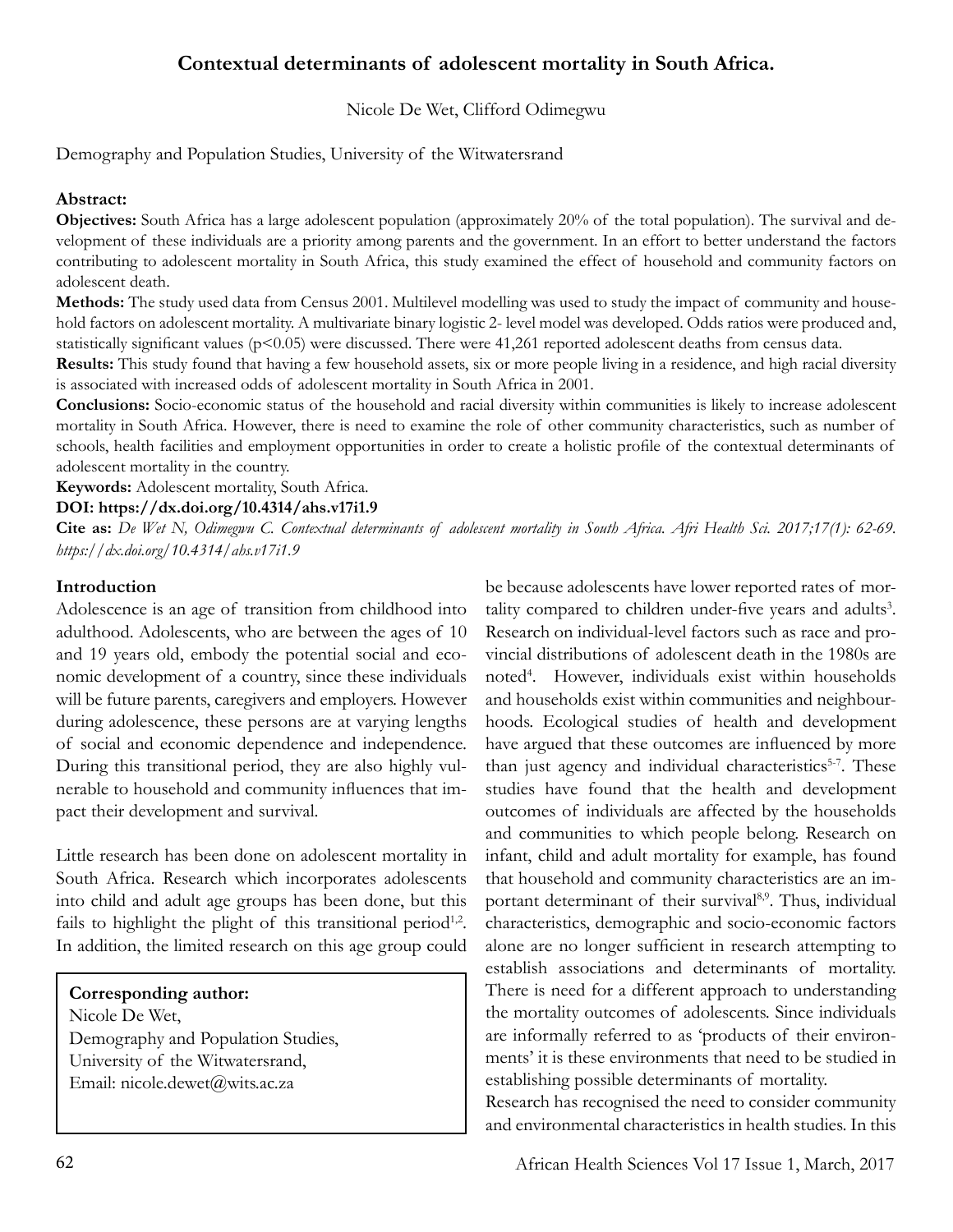study multilevel modelling was used to avoid the problem of ecological fallacy which occurs when inferences are made about individuals from group data<sup>10</sup>. Alternatively, relying on individual level analysis for the study of adolescent mortality would result in a misunderstanding of the effect of household and community influences on mortality outcomes. Individual level analysis will ignore the exogenous influences of households and neighbourhoods on mortality outcomes.

For this reason multilevel models have also appealed to many different disciplines of study, including social sciences, because of this practice of examining hierarchical social structures<sup>11</sup>. Since in social sciences, social structures are hierarchical in nature, multilevel models are used. This study produced findings which may direct policy toward addressing household and community issues in their relation to adolescent mortality, as opposed to policy which focuses merely on the individual. In this way , policy will be able to address the needs of individuals as grouped by their type of community and household and hopefully target a larger number of adolescents.

This study aimed to identify the household and community factors associated with adolescent mortality in South Africa. In order for the country to develop its relatively large adolescent population, the first step is to ensure the health and survival of this population. This study will contribute to the dearth of existing literature on adolescent mortality and can be used to inform the National Youth Development Policy, which aims to ensure the successful and healthy transition of children into adults.

### **Methods**

This study used data from the South African National Census of 2001. During October 2001 the Census in South Africa took place. People living in households across the country, as well as those in hostels, hotels, hospitals and all other types of communal living quarters, and even the homeless, were all visited. In preparation for the count, the entire country had been divided into approximately 80,000 enumeration areas (EAs), each containing an average of  $150$  households<sup>12</sup>.

Using the Census data from 2001, household respondents who reported that a member of the household between the ages of 10 and 19 years old, had died a response of 'yes' was classified as an adolescent death. The data contained only information regarding the age and sex of the deceased adolescents, as reported by their household members. Because of this, no other individual characteristics of the deceased could be controlled for in the study. In total 41,261 adolescent deaths were recorded in the dataset. The sample consists of approximately 30 households within each cluster. All private households, within which an adolescent had died were selected and used from each cluster.

### **Predictor variables and variable definitions**

Household level variables were reported by household heads in the surveys. The variables used here were household assets, income, number of people living in the residence, tenure ownership and province. Household income was selected as a direct measure of a household's socioeconomic status. In this study, income was segregated into; low income households ≤R38, 400 per annum, average income households R38, 401 – R153, 600 per annum and high income households  $\geq$  R153, 601 per annum.

The community variables represent individual responses which were aggregated by District. Responses from the household surveys pertaining to race and income, were aggregated and proportions for specific geographical locations were attained for the purpose of multilevel analysis. Community racial diversity was the proportion of Black, White, Coloured and Indian/Asian households in the community. This variable measured racial or population group diversity within communities. If the households in the community were predominantly a single race or population group, then the racial diversity was considered low. If the community households were made up various combinations of the four racial groups, the racial diversity was considered high.

Community poverty was measured as the proportion of households with the lowest reported annual income <R38, 400 per annum. This measure was also divided into three quintiles and categorised as low, medium and high. If there were many households in the community with an annual income of less than R38, 400 per annum, then it was considered a high poverty area. Conversely, if the community had a majority of households that earned an annual income of more than R38, 400 per annum, then community poverty was considered low.

In order to meet the objective of this study, to determine the relationship between household and community char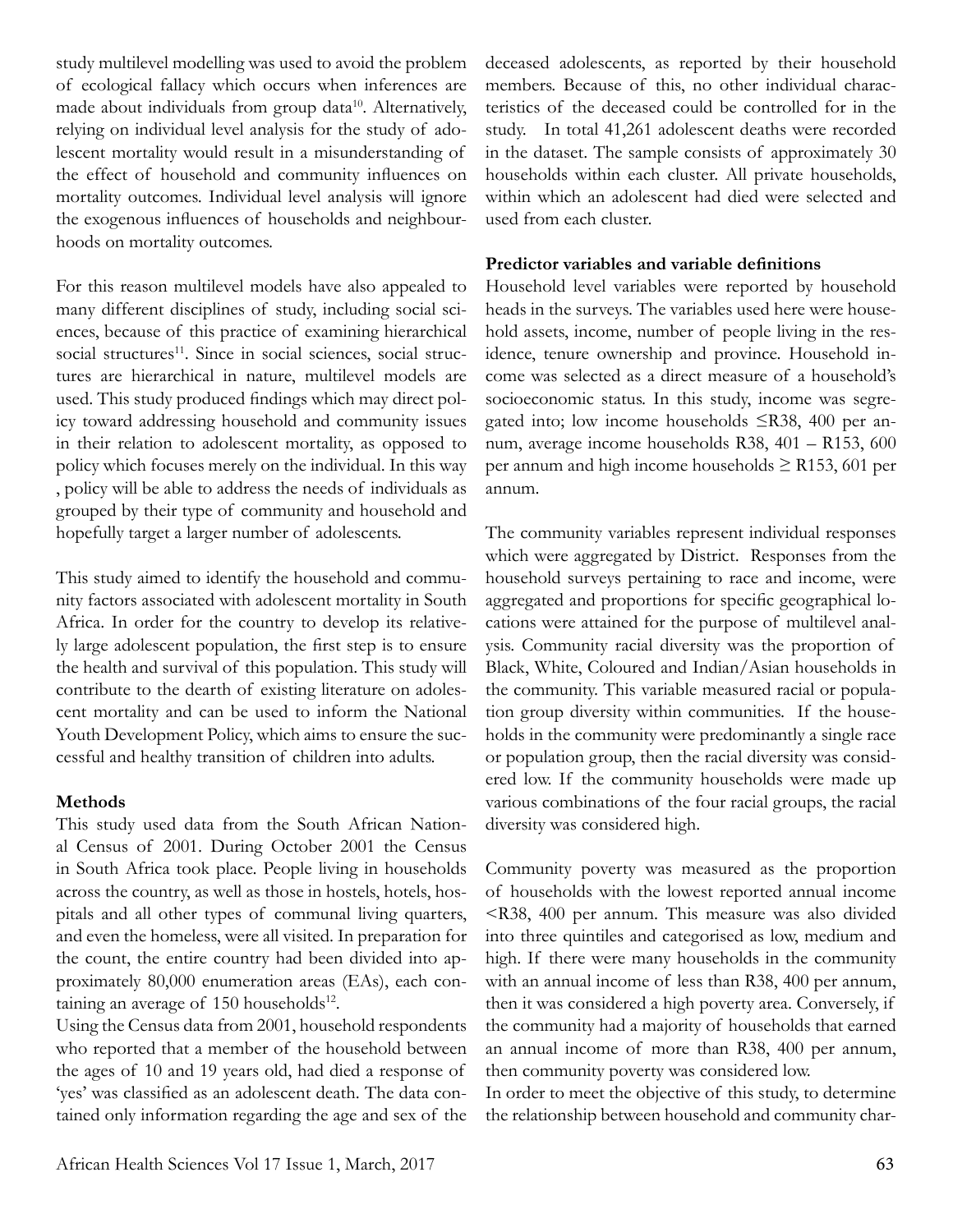acteristics and adolescent health outcomes at different levels, multilevel analysis was done. The outcome variable all causes of death in this study were binary, there were 'yes' or 'no' responses. For this reason a two- level model for dichotomous or binary outcomes was used.

These two levels, the first being a standard logistic regression model and the second accounting for additional, related characteristics, were combined to create the twolevel model. The equation for a two- level model for a dichotomous outcome was as follows:

log[pij/1-pij] =  $\beta$ 0+ $\beta$ 1xij +uj Combined model

Where uj is the random effect at level two, without uj, would be a standard logistic regression model. Conditional on uj, yijs were assumed to be independent $11$ . Odds ratios were produced and expressed at a 95% confidence interval.

The community differences in adolescent mortality may be due to contextual influences or differences in individual composition of communities including unobserved individual characteristics $13$ . Thus it is suggested by Merlo and others<sup>13</sup> that "while adjusting for the individual characteristics in the multilevel models, some part of the compositional differences were taken into consideration to explain some of the community differences observed in the empty model. The equation for the proportional change in community variance was:

 $PCV1 = VN-1 - VN-2/VN-1$ 

Where:

VN-1 is the community variance in the empty model and VN-2 is the community variance in the models including household characteristics or community characteristics"<sup>13</sup>

This multilevel modelling technique was required for this study to remove the effect of clustering, to study the effect of variables acting at different levels and to examine the variation of the effect across the levels. Due to the hierarchical nature of the data that was used, the effect of clustering needed to be removed in order to obtain valid point estimates for the study parameters and standard errors for the point estimates<sup>9</sup>. In addition, it was a focus of this study to examine determinants of mortality outcomes. For this reason, there was need to examine the effect of each explanatory variable and inspect the extent of the variation across the different levels<sup>9</sup>.

To show the variation clearly, four models were produced with different combinations of the individual/ household and community variables as follows:

Model I - was the empty or null model.

Model II - considered each of the explanatory variables at the household – level and the outcome of the risk of adolescent mortality.

Model III –considered each of the explanatory variables at the community – level and the outcome of the risk of adolescent mortality.

Model IV –considered the household and community – level variables and the outcome of the risk of adolescent mortality.

# **Results**

Table 1 shows the percentage distribution of adolescent deaths by household and community characteristics. For all-cause mortality, 55.51% of adolescent deaths occurred in households with low assets. Further, 64.17% of adolescent deaths occurred in low income and 61.06% adolescent deaths were in households that had less than 5 residents. By province of residence, 15.22% of adolescent deaths occurred in the Eastern Cape and 13.94% deaths were in the KwaZulu Natal province. By community, 75.45% of adolescent deaths happened in urban dwellings, 64.17% of adolescent deaths were in communities with a low level of poverty and finally 79.25% of deaths were in low racial diversity communities.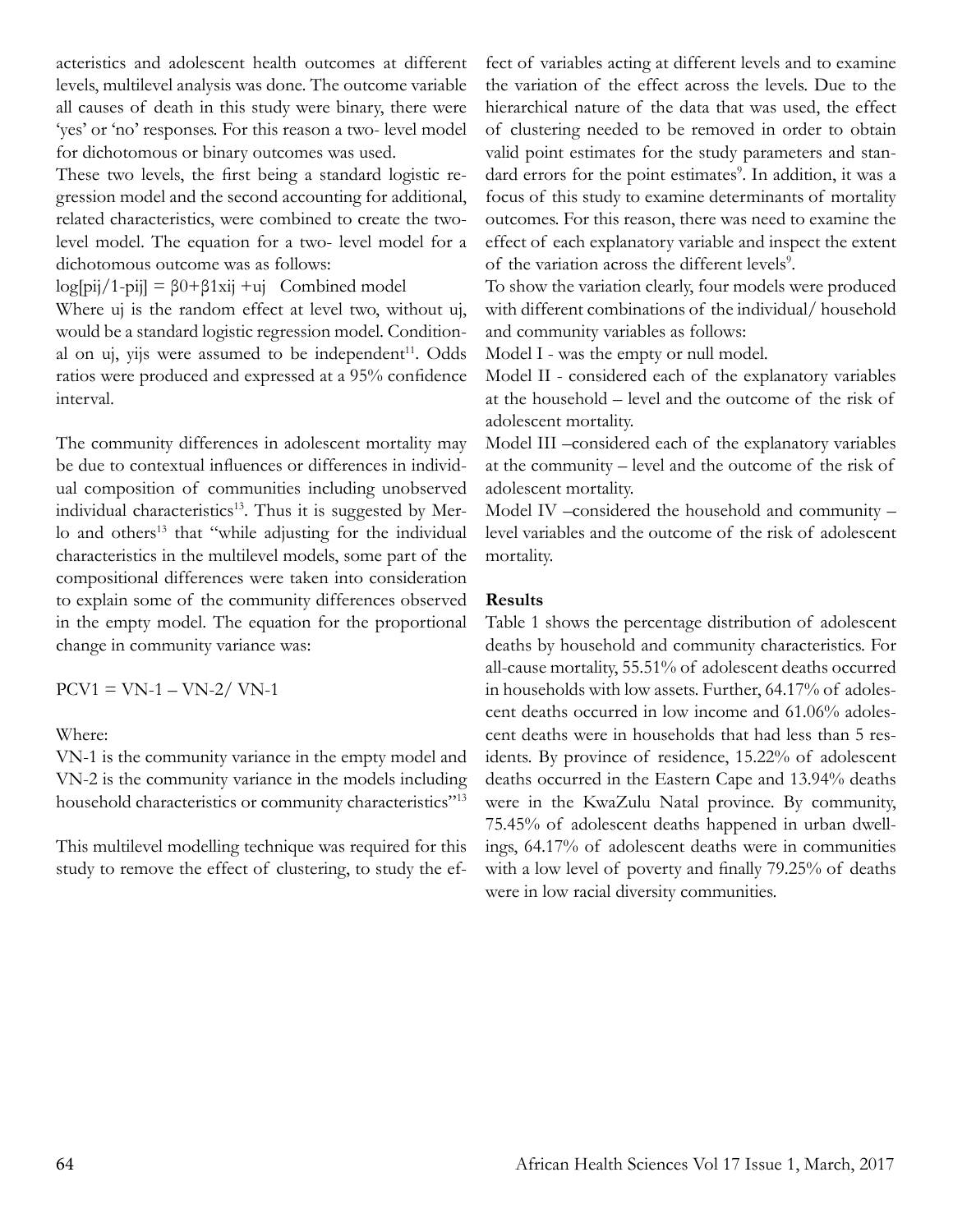| Characteristics                      | P-value | Adolescent death (%) |
|--------------------------------------|---------|----------------------|
| <b>Household Variables</b>           |         |                      |
| <b>Assets</b>                        |         |                      |
| Low                                  |         | 55.51                |
| Middle                               | 0.001   | 32.23                |
| High                                 |         | 12.26                |
| Income                               |         |                      |
| Low                                  |         | 64.17                |
| Average                              | 0.001   | 32.38                |
| High                                 |         | 3.45                 |
| Number of people living in residence |         |                      |
| Less than or 5                       |         | 61.06                |
| More than or 6                       | 0.001   | 38.94                |
| <b>Tenure</b>                        |         |                      |
| Own                                  |         | 70.43                |
| Rent                                 | 0.001   | 14.17                |
| Occupy, rent-free                    |         | 15.4                 |
| <b>Province of Residence</b>         |         |                      |
| <b>Eastern Cape</b>                  |         | 15.22                |
| <b>Free State</b>                    |         | 12.52                |
| Gauteng                              |         | 8.88                 |
| <b>KwaZulu Natal</b>                 |         | 13.94                |
| Mpumalanga                           | 0.001   | 14.24                |
| <b>North West</b>                    |         | 12.03                |
| <b>Northern Cape</b>                 |         | 8.66                 |
| Limpopo                              |         | 5.66                 |
| <b>Western Cape</b>                  |         | 8.85                 |
| Community Variables                  |         |                      |
| Type of place of residence           |         |                      |
| <b>Urban</b>                         |         | 75.45                |
| Rural                                | 0.001   | 24.55                |
| Poverty                              |         |                      |
| Low                                  |         | 64.71                |
| Medium                               |         | 32.38                |
| High                                 | 0.001   | 3.45                 |
| <b>Racial Diversity</b>              |         |                      |
| Low                                  |         | 79.25                |
| Medium                               | 0.001   | 7.5                  |
| High                                 |         | 13.25                |

# **Table 1: Percentage distribution of adolescent deaths by household and community characteristics, South Africa, 2001**

Results in Table 2 Model I showed significant variation in the likelihood of occurrences of adolescent mortality across communities  $\tau = 10.921$ ,  $p = 0.001$ . As shown by the variance partition coefficient, the intra-community correlation coefficient was estimated at 70%.

Model II shows the results of the effects of household level variables. Household assets are significantly associated with adolescent mortality. The table shows that adolescent mortality is more likely to occur in households with an average or middle number of assets compared to households with low or no assets. Households where income is high have lesser odds of experiencing adolescent mortality than poor households. In addition, if there are more than or 6 people living in a single residence the odds of adolescent mortality increase to 1.17 times more than residences with fewer than or 5 people. Province of residence was not statistically significant.

In comparison to the empty model, the variation in occurrences of adolescent mortality was significant across communities  $\tau = 1.697$ ; p<0.05. The intra-community correlation was 50.1% indicating that the clustering of the outcome variable across communities was as a result of the composition of the communities by household level characteristics.

Model III shows the results of the effects of community variables. All the community variables are positively and significantly associated with all- cause adolescent mortality. The likelihood of experiences of all- cause adolescent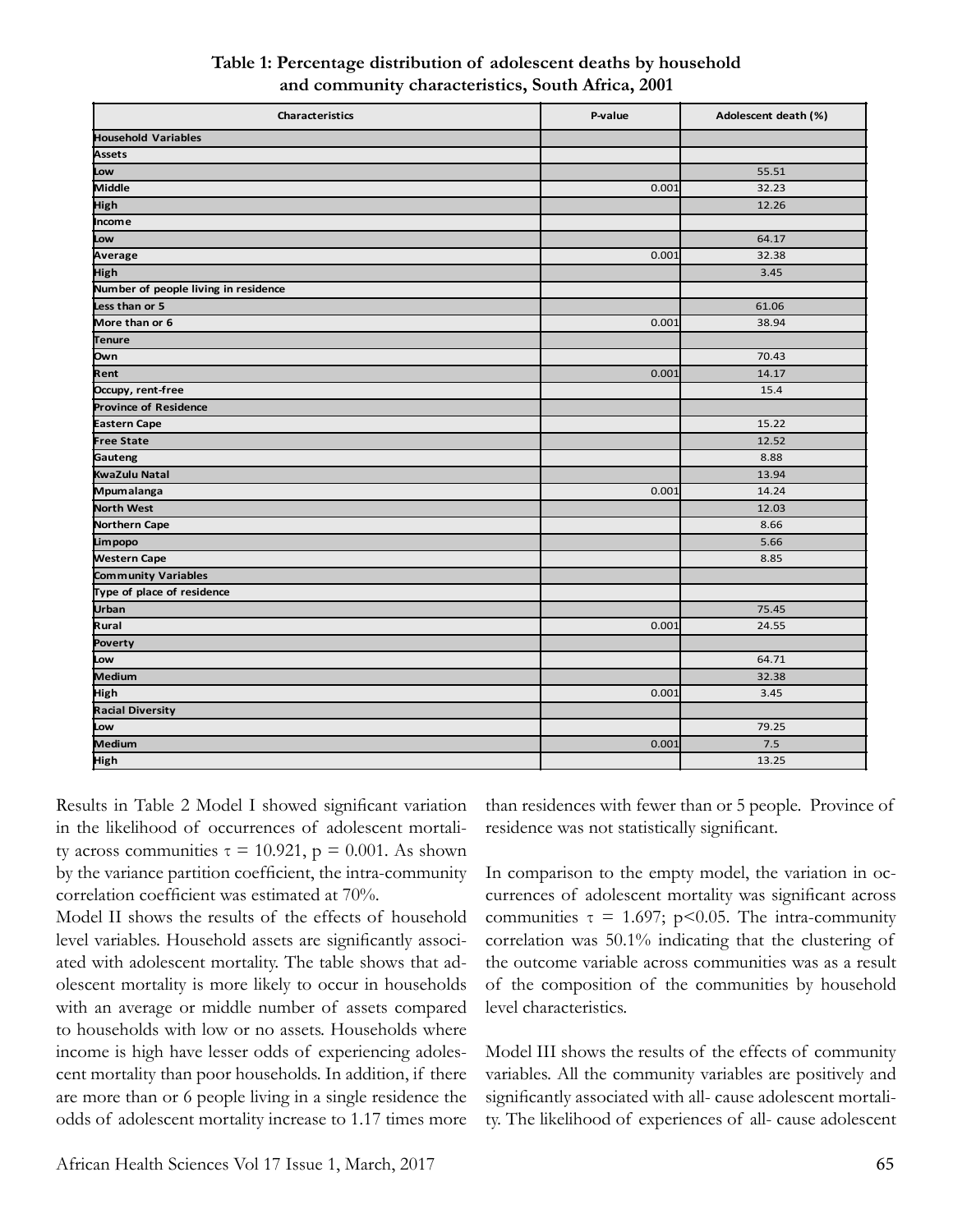mortality increases in rural areas 1.18 more compared to urban areas. Community poverty is significantly associated with all cause adolescent mortality. Living in communities with high proportion of poor households is associated with higher odds of adolescent mortality. Results further showed communities with a high proportion of racial diversity are 1.15 times more likely to experience adolescent mortality than areas of low racial diversity. Compared to model II the variation in adolescent mortality across communities remained significant  $\tau = 2.541$ ,  $p = 0.05$ . The intra-community correlation was 43.9%, indicating that the clustering of adolescent mortality between communities was as a result of the composition of the communities by community characteristics.

**Table 2: Multilevel logistic regression odds ratio of the effects of individual and community factors on adolescent mortality, South Africa, 2001**

| <b>Characteristics</b>                     | <b>Model I Empty</b><br>model | Model II Individual | <b>Model III Community</b> | Model IV Individual &<br>community |
|--------------------------------------------|-------------------------------|---------------------|----------------------------|------------------------------------|
|                                            |                               | <b>OR</b>           | OR                         | OR                                 |
| <b>Fixed effects</b>                       |                               |                     |                            |                                    |
| <b>Household characteristics</b>           |                               |                     |                            |                                    |
| <b>Assets</b>                              |                               |                     |                            |                                    |
| Low                                        |                               |                     |                            |                                    |
| <b>Middle</b>                              |                               | $1.31*$             |                            | 1.17                               |
| <b>High</b>                                |                               | $1.13*$             |                            | 1.27                               |
| Income                                     |                               |                     |                            |                                    |
| Low                                        |                               |                     |                            |                                    |
| Average                                    |                               | $1.09*$             |                            | $0.91*$                            |
| <b>High</b>                                |                               | $0.87*$             |                            | $0.61*$                            |
| Number of people living in residence       |                               |                     |                            |                                    |
| Less than or 5                             |                               |                     |                            |                                    |
| More than or 6                             |                               | $1.17*$             |                            | $1.17*$                            |
| <b>Tenure</b>                              |                               |                     |                            |                                    |
| Owned                                      |                               |                     |                            |                                    |
| Rent                                       |                               | 0.98                |                            | $1.13*$                            |
| Occupy, rent-free                          |                               | 1.06                |                            | 1.007*                             |
| <b>Province of Residence</b>               |                               |                     |                            |                                    |
| <b>Eastern Cape</b>                        |                               |                     | l1                         | $\mathbf{1}$                       |
| <b>Free State</b>                          |                               |                     | 0.94                       | $1.01*$                            |
| Gauteng                                    |                               |                     | 0.77                       | 0.78                               |
| KwaZulu-Natal                              |                               |                     | 0.72                       | 0.75                               |
| Mpumalanga                                 |                               |                     | 0.98                       | $1.04*$                            |
| <b>North West</b>                          |                               |                     | 0.73                       | 0.76                               |
| <b>Northern Cape</b>                       |                               |                     | 0.95                       | 0.97                               |
|                                            |                               |                     | 1.11                       | 1.17                               |
| Limpopo<br><b>Western Cape</b>             |                               |                     | 0.83                       | 0.87                               |
|                                            |                               |                     |                            |                                    |
| Type of place of residence<br><b>Urban</b> |                               |                     |                            |                                    |
| Rural                                      |                               |                     |                            |                                    |
|                                            |                               |                     | $1.18*$                    | $1.11*$                            |
| <b>Community Characteristics</b>           |                               |                     |                            |                                    |
| <b>Poverty</b>                             |                               |                     |                            |                                    |
| Low                                        |                               |                     |                            |                                    |
| <b>Medium</b>                              |                               |                     | $0.96*$                    | $0.97*$                            |
| High                                       |                               |                     | $0.93*$                    | $0.63*$                            |
| <b>Racial Diversity</b>                    |                               |                     |                            |                                    |
| Low                                        |                               |                     |                            |                                    |
| <b>Medium</b>                              |                               |                     | $1.07*$                    | 1.05*                              |
| <b>High</b>                                |                               |                     | $1.15*$                    | $1.11*$                            |
| Random effects parameters                  | Empty                         | Individual          | Community                  | Individual/Community               |
| <b>Community level</b>                     |                               |                     |                            |                                    |
| Variance (SE)                              | 10.921* (2.905)               | $1.697*$            | $2.541* (0.766)$           | 2.048*                             |
| VPC=ICC(%)                                 | 70                            | $-1.042$            | 43.9                       | $-0.992$                           |
| <b>PCV</b> (%)                             | Reference                     | 50.1                | 52.9                       | 38.7                               |
|                                            |                               | 63.2                |                            | 81.6                               |
| Log-likelihood                             | $-7265$                       | -5406.1027          | 6983.7326                  | -5545.3864                         |
| Model fit statistics                       |                               |                     |                            |                                    |
| <b>AIC</b>                                 | 15,215.50                     | 16,316.00           | 13,336.60                  | 13,650.20                          |
| <b>BIC</b>                                 | 15,339.00                     | 16,339.20           | 13,581.40                  | 13,795.60                          |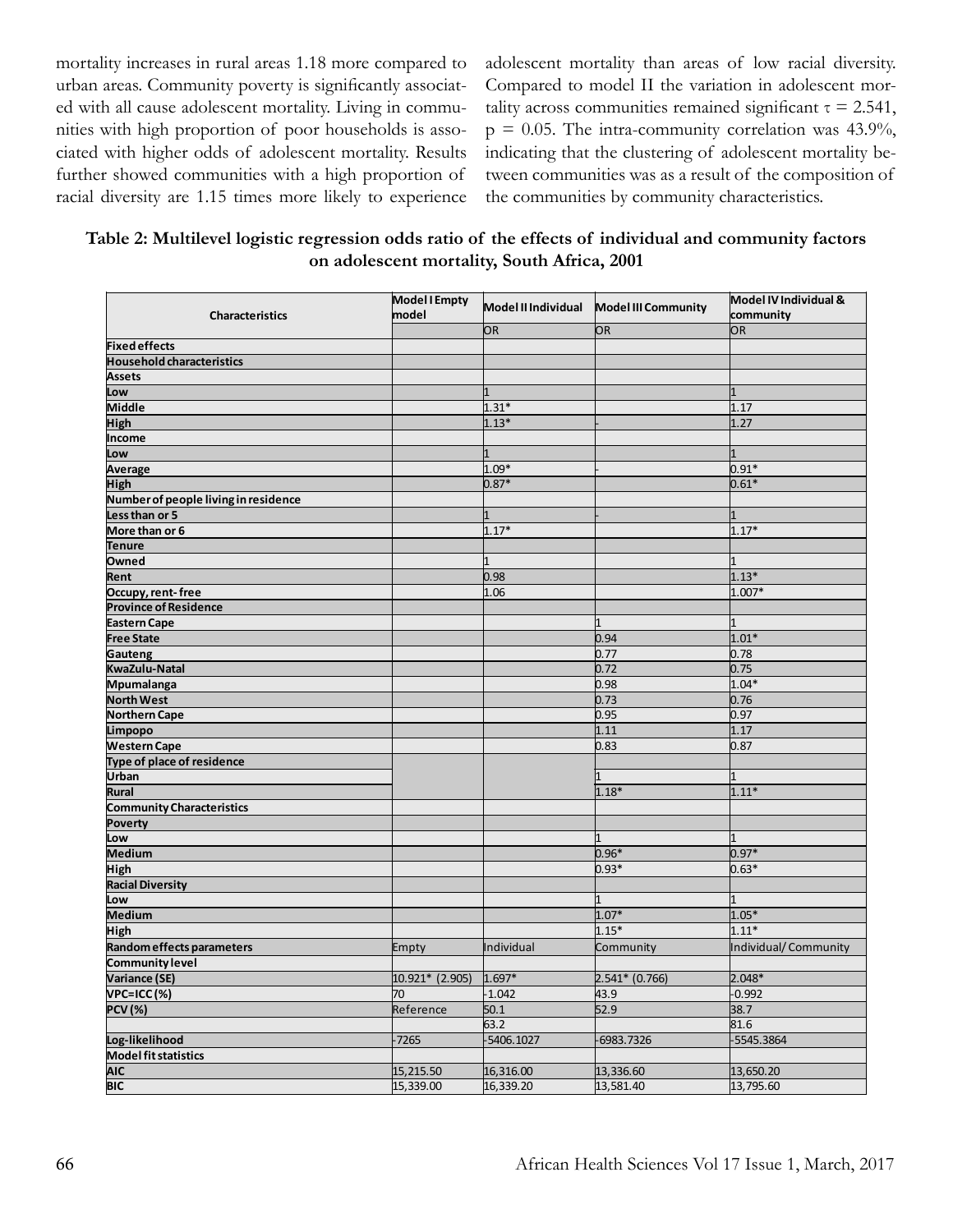The final model model IV contains both the household and community variables. Results show that the inclusion of community variables had independent effects on adolescent mortality as well as moderating effects on the association between household factors and adolescent mortality. For example, assets are no longer statistically significant, now that community variables have been added.

The results of this model show high income households had the lowest odds of experiencing adolescent mortality at 0.61. In addition, household with more than or 6 resident members were still more likely to experience adolescent mortality compared to households with 5 residents or fewer. In addition, tenure shows that households which are not owned, rented or occupied for free have higher odds of experiencing adolescent mortality. Province of residence shows some statistical significance compared to Model II. Here it is seen, that the odds of all cause adolescent mortality is almost even in the Free State and Mpumalanga provinces.

Further, the results showed that living in rural communities with high proportion of racial diversity was associated with higher likelihood of all cause adolescent mortality in South Africa in 2001. However living in communities with a low proportion of poverty as measured by household income in communities was associated with decreased odds of adolescent mortality.

Comparatively the variance at the community level in model IV remained significant  $\tau = 2.149$ ; p<0.05. The intra-community correlation decreased to 38.7% indicating that the inclusion of community variables was important for obtaining a better explanatory model. The clustering of the likelihood of adolescent mortality at the community level is as a result of the composition of the communities by community characteristics. Further, it also indicates that part of the clustering between communities was due to the composition of communities by household characteristics.

#### **Discussion**

This study sought to identify the household and community factors associated with adolescent mortality in South Africa. The study found that having a few household assets, six or more people living in a residence, and high racial diversity was associated with increased odds of adolescent mortality in South Africa in 2001.

It is well- known from existing literature that a child's health can be compromised in large households. According to Amoateng and Heaton "social and financial resources may not be adequate to accommodate each individual's emotional and economic needs. Household size is particularly critical in poor areas where the demands placed on large families are often difficult to absorb because of widespread impoverishment"<sup>14</sup>. As a result of this, children in large families are vulnerable to malnourishment, failure to recognise illness, inadequate attention and unsanitary living conditions<sup>14</sup>. Since adolescence is the time of transition from childhood to adulthood, it is expected that some of the determinants of poor child health, such as large household size, would also be determinants of poor adolescent health.

To clarify the finding on racial diversity, it is important to note that in South Africa, the Population Registration Act of 1950 coined the phrase 'population group' and demarcated the population into four races or ethnicities. The term 'population group', which has both social and biological connotations, has become the standard analytical concept in public discourse. According to the 2001 South African population Census, Africans are the largest group comprising 79.02% of the total population. The other races are White, Coloured and Indian/Asian<sup>15</sup>. This study examined the odds of adolescent mortality in communities where the population groups are mixed and thus found in areas with high racial diversity or mix, the odds of all-cause mortality are higher. South Africa's past Apartheid policies of racial segregation meant that racial or racial groups were forced to live together. Since the end of Apartheid, South Africans have been free to move and live wherever they want to. This created some communities of racial diversity. For those moving into previously racial -homogenous communities and thus creating diversity, they are separated from family, community and social support structures. The health outcomes of such people are then arguably the same as immigrants who leave family and 'home' behind. Research has found that immigrants suffer worse health outcomes because of the loss of support and the restricted access to healthcare in new areas<sup>16</sup>.

### **Conclusion**

The overall objective of this study was to assess the extent to which contextual factors account for variations in regional patterns of adolescent mortality. The South African Census of 2001 was used. The household variables were confined to the characteristics reported by the living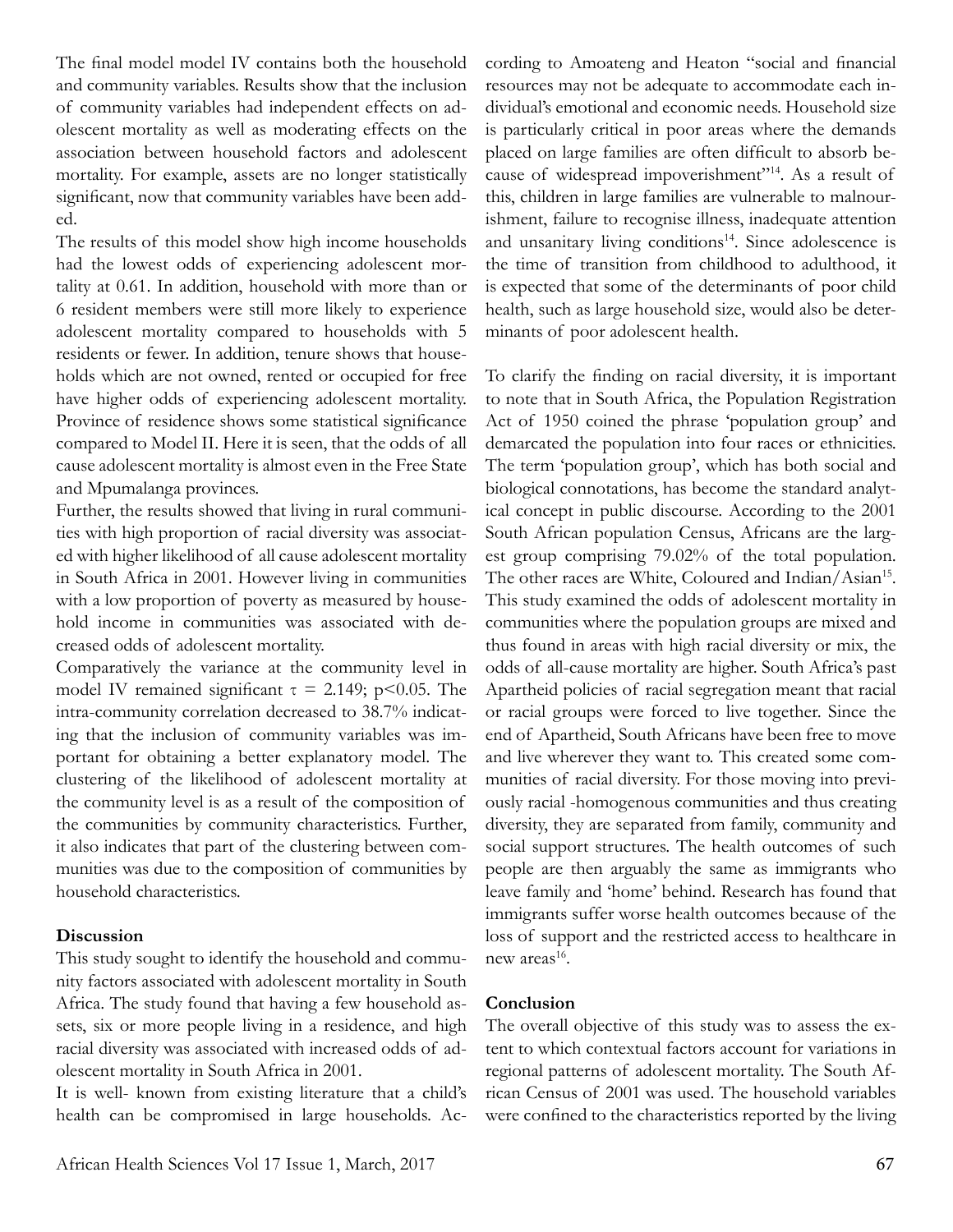household member. Further, for community variables, only community poverty created through household incomes in a community and racial diversity created through the population group/ race of the household head were used. In order to fully realise the extent to which contextual factors account for regional variations in adolescent mortality, there are more characteristics that are needed, for example, number of schools and hospitals in the community. Given the variables that were used, this study was successful in showing that poverty and high racial diversity are associated with increased mortality among adolescents in such communities in South Africa.

In evaluating the research implications of the study, first the difference between this and other studies needs to be made. This study is the first on the contextual determinants of adolescent mortality in South Africa. While a study has been found on the individual level determinants of adolescent mortality, it was published in 1992 and examined only external causes of death among the White, Coloured and Indian/Asian populations of South Africa from 1982 to 1986<sup>4</sup>. Some more recent work on adolescent mortality in South Africa has also been on the levels, causes and individual level determinants $17,18$ .

The results of this study would be of interest to the department of social development since this study shows the environmental household and community determinants of adolescent mortality. For the department of social development these results are instrumental to programmes aimed at ensuring the full development of adolescents into healthy adults. Second, the results would be of interest to parents, caregivers, teachers and other parties invested in the survival and development of adolescents.

### **Limitations**

A limitation of the study, is the issue of temporality. Due to the cross-sectional nature of the data, the timing of the recording of the death and household and community factors were at the same time. So there is no indication of whether the death preceded these factors or came afterwards. As such causation between household and community factors and mortality could not be established.

Finally, policy should take into account the challenges faced by low income households and rural communities, in light of the effect these areas have on adolescent mortality. This is identified as an aim of the Policy on Quality in Health Care for South Africa<sup>19</sup>. Healthcare availability and utilization in such areas should be carefully mapped and better understood. In addition, the type of care available to low income and rural communities should be addressed.

### **Conflict of interest**

We have no conflict to disclose.

#### **References**

1. Seedat M, Van Niekerk A, Jewkes R, Suffla S, Ratele K. Violence and injuries in SouthAfrica: prioritising an agenda for prevention. *The Lancet.* 2009;3749694:1011-22. 2. Swart L, Seedat M, Stevens G, Ricardo I. Violence in adolescents' romantic relationships: findings from a survey amongst school-going youth in a South African community. *Journal of Adolescence*. 2002;254:385-95.

3. Mayosi BM, Lawn JE, van Niekerk A, Bradshaw D, Karim SSA, Coovadia HM, et al. Health in South Africa: changes and challenges since 2009. *The Lancet.* 2012;3809858:2029 PubMed -43.

4. Flisher A, Joubert G, Yach D. Mortality from external causes in South African adolescents, 1984-1986. *S Afr Med J.* 1992;812:77 PubMed -80.

5. Karvonen S, Rimpelä A. Socio-regional context as a determinant of adolescents' health behaviour in Finland. *Social science & medicine*. 1996;4310:1467-74.

6. Drukker M, Kaplan C, Feron F, Van Os J. Children's health-related quality of life, neighbourhood socio-economic deprivation and social capital. A contextual analysis. *Social science & medicine*. 2003;575:825 PubMed -41.

7. Eaton L, Flisher AJ, Aarø LE. Unsafe sexual behaviour in South African youth. *Social science & medicine*. 2003;561:149 PubMed -65.

8. Uthman O, Kongnyuy E. A multilevel analysis of effect of neighbourhood and individual wealth status on sexual behaviour among women: evidence from Nigeria 2003 Demographic and Health Survey. *BMC International Health and Human Rights*. 2008;89.

9. Vu L. Multilevel Determinants of Children's Health Outcomes. Saskatoon: University of Saskatoon; 2005.

10. Luke DA. Multilevel Modeling. *Thousand Oakes: Sage Publications*; 2004.

11. Guo G, Zhao H. Multilevel Modeling for Binary Data. Annual Review of Sociology. 2000;26ArticleType: research-article / Full publication date: 2000 / Copyright © 2000 Annual Reviews:441-62.